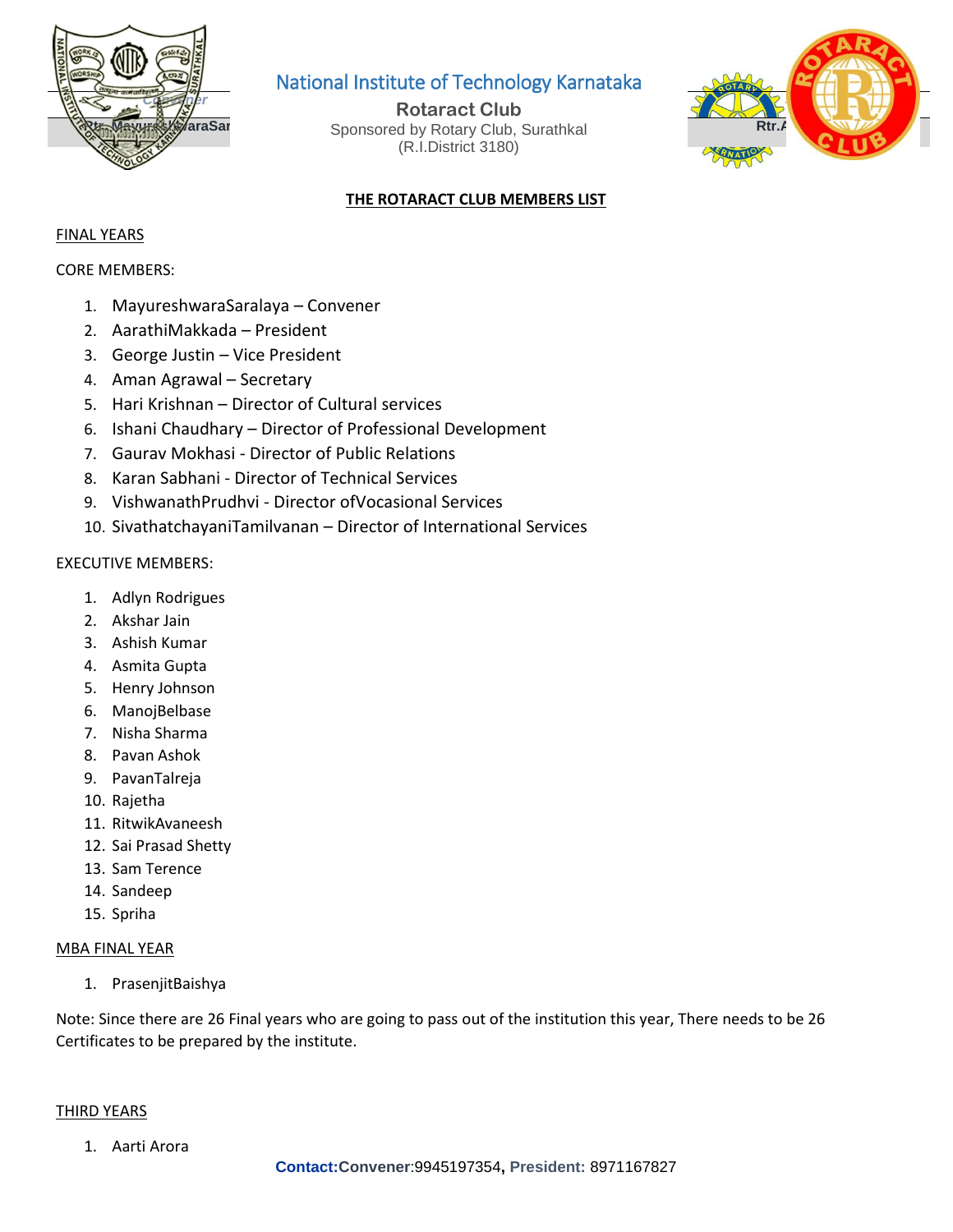

# National Institute of Technology Karnataka

**Rtr. Mayures/WaraSar Bustinian Sponsored by Rotary Club, Surathkal Rtr.Aman Agrawal Rotaract Club** (R.I.District 3180)



- 2. Aditya Hendre
- 3. Akash Gupta
- 4. Akshay Kamath
- 5. AkshayRamani
- 6. AnumehaAyushi
- 7. Ashish Gupta
- 8. Aswin K V
- 9. Dakshesh Thacker
- 10. ErluVaraha Rajeev
- 11. Eva Pradhan
- 12. George Vinod
- 13. Himanshu Bansal
- 14. JnapikaMortha
- 15. ManasaBhat
- 16. Manish Kumar
- 17. N Subash
- 18. Naveen John
- 19. NithantaShourya
- 20. OmeyManyar
- 21. Parvathi Nair
- 22. PoojaKodate
- 23. Priyanka Das
- 24. Rohan Prabhu
- 25. Saheli Roy Choudhury
- 26. Sandeep Kakula
- 27. Satyam Chandra
- 28. Savio Norbert
- 29. SharatVishwanathan
- 30. Shon Joseph
- 31. ShubhamBhuttada
- 32. ShyialEssa
- 33. Sirisha
- 34. Sunny
- 35. SupriyaGadekar

#### **SECOND YEARS**

- 1. AbhinandPusuluri
- 2. AityaSatish
- 3. Amit Kumar
- 4. Amit Shenoy
- 5. Anas Abdul
- 6. Aniketh Kulkarni